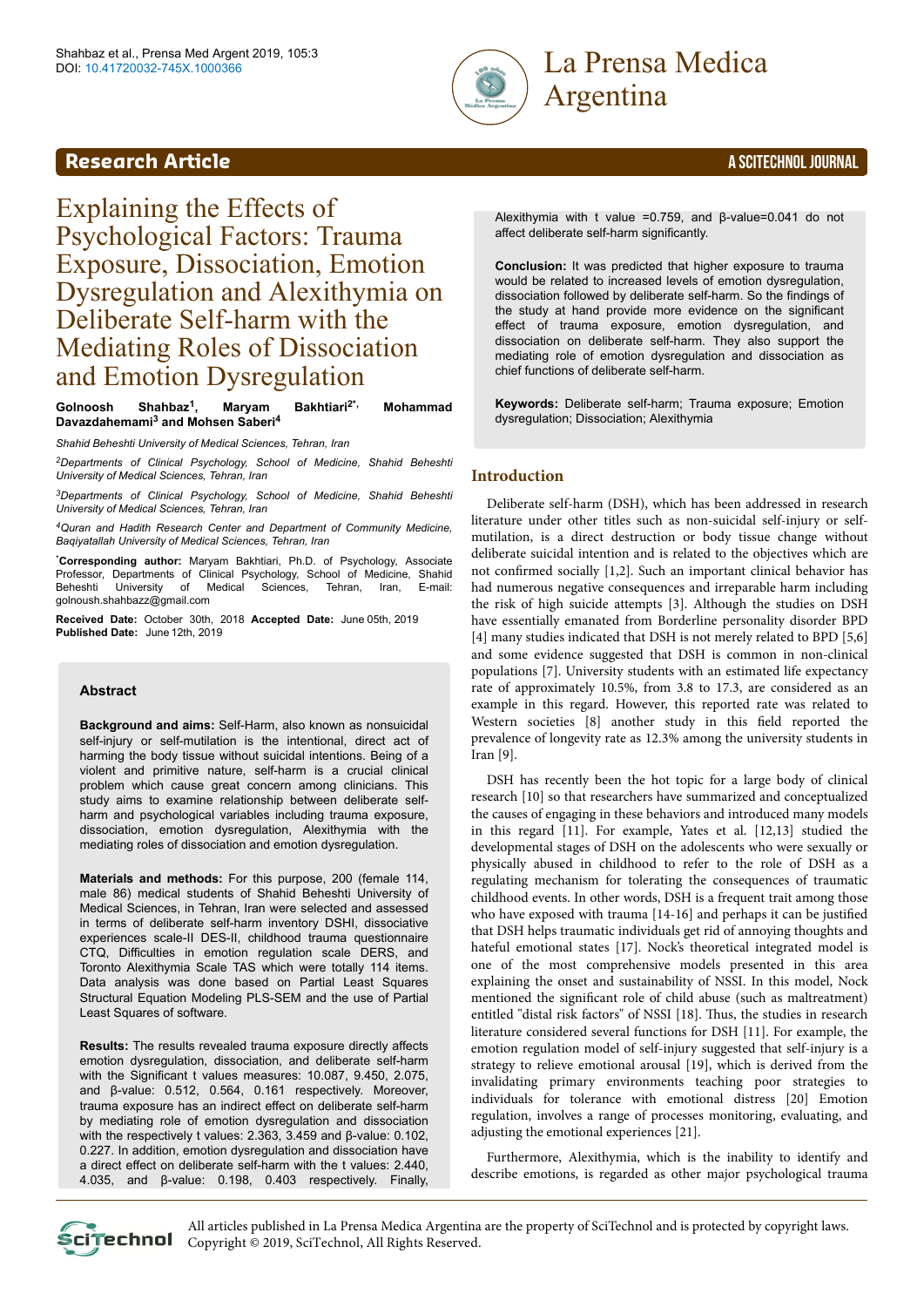effects [22]. Numerous evidence suggested the relationship between self-harm and the levels of Alexithymia; For example, Zlotnick, et al. [23] found high levels of Alexithymia among self-harming women. Dissociation, as another variable focused in this study, reflects disruption in the normal integration of a person's memory, consciousness, identity, perception, and body representation commonly following traumatic experiences [24]. Anti-dissociation model is another model of self-injury describing self-injury as a response to episodes of dissociation and depersonalization [25]. For this reason, DSH has been positively correlated in several studies with post-traumatic symptoms and dissociative states [7,16,26-28] In fact, DSH has been an attempt to avoid or end the unpleasant experiences of depersonalization and numbness [29].

In addition to the relationship of the above-mentioned variables with DSH, many studies postulated some mediators for the relationship between child maltreatment and self-injurious behavior including dissociation and emotion regulation being supported by part of the studies more than other mediators [28,30]. However, it is highly simplistic to focus on stopping DSH before we can deeply understand it; this behavior is only the tip of an iceberg, which has spread to almost everywhere and appeared on a cultural scene [31]. In addition, it is a significant psychological and social concern for cultures, which requires more studies in different cultures. In other words, the results of non-western studies and their inconsistency with western studies testified the significant impact of cultural factors on NSSI risk factors and its different functions [9,32]. Therefore, due to the sensitivity of the subject, the present study aimed at investigating the relationship between DSH and important psychological factors such as trauma exposure, dissociation, emotion dysregulation, and alexithymia with the mediating role of emotion dysregulation and dissociation to achieve a profound and culture-based etiological understanding.

#### **Material and Methods**

The present study conducted based on a descriptive and correlational design based on structural equation method.

#### **Participants and procedure**

The participants in this study were selected among medical students of Shahid Beheshti University of Medical Sciences, Tehran, Iran. First, the second author communicated with the students alone in the college campus or in a group before their class and invited them to participate in the study. Нen, he introduced the ongoing psychological research, and provided them with some explanations on the ethical issues related to the research and rights of participants (anonymity) which should be observed the researchers. Нen, those students who were interested in participating in the study received five questionnaires including 114 items. Нe first page of the questionnaire included general information about the research, ethics, and privacy. Нe participants were asked to return the packages of questionnaires after completing them. A total of 281 packages of questionnaire were distributed among which 200 questionnaires were returned. Нus, 200 students including 86 men (Mean age=19.454, SD=0916), and 114 women (Mean age=19.790, SD=1.156). It worth noting that the present study was approved by the research committee of Shahid Beheshti University of Medical Sciences, Tehran, Iran.

#### **Materials**

The package of questionnaires included six sections as described below:

#### Demographics

This section first included a general and brief explanation of the research and its ethics. Then, the participants asked two general questions about their age and gender.

#### Deliberate Self-Harm Inventory

DSH was evaluated by Deliberate Self-Harm Inventory DSHI (2) which is a 17-item behavior-based questionnaire identifying the selfharm behaviors (you have ever intentionally scratched your wrist, arms, or other area (s) of your body). Нe subjects responded to every 17 questions exploring a variety of self-harm behaviors whether they have ever had the described behavior or not.

Based on the yes or no answers, (i.e. those who answered yes received "0" score and those who answered no received "1" score), the scores were summed and the frequency of self-harm behaviors was obtained. Higher scores represented a greater number of DSH behaviors.

The internal consistency of this questionnaire was reported  $\alpha$ =0.7 among the university students [15], and the Cronbach alpha of the questionnaire was 0.93 in the present study having the necessary reliability and validity. It is worth noting that DSHI was used in various studies to examine DSH among university students [26].

#### Dissociation

The Dissociative Experiences Scale-II (DES-II) which was a 28-item, self-report, and a reliable tool measured the dissociative states with a good internal consistency; Such a tool has been widely used for obtaining the frequency and severity of dissociative experiences [33]. The participants selected a number based on how often (such as the percentage of time) they have such dissociative experiences described in questions (for example, some people have had the experience of driving, inside a bus or subway, and suddenly they have found that they cannot remember what happened on all or part of the trip. Select a number representing the percentage of time that such a thing happens to you). The options increased by 10% from 0 to 100%. The internal consistency of the Persian version of this questionnaire was reported α=0.92 in the study of Nobakht and Dale [15]. Нis questionnaire had a good validity and reliability ( $\alpha$ =0.94).

#### Emotion Dysregulation

Emotion Dysregulation was measured by the Difficulties in the Emotion Regulation Scale (DERS) [21]. DERS is a self-report questionnaire of 36 items including six areas of emotion dysregulation difficulties such as non-acceptance of negative emotions, difficulties engaging in goal-oriented behaviors when experiencing negative emotions, limited access to effective emotion regulation strategies, impulsivity, lack of emotional awareness and limited emotional clarity. The items were scored from one (almost never) to five (usually). Higher scores in DESR represented higher levels of emotion regulation or in other words emotion dysregulation.

DESR demonstrated a good re-test reliability, construct validity, and sufficient predictability, and DESR internal consistency was  $(\alpha=0.94)$ [21]. In the normal Iranian sample, the internal consistency of this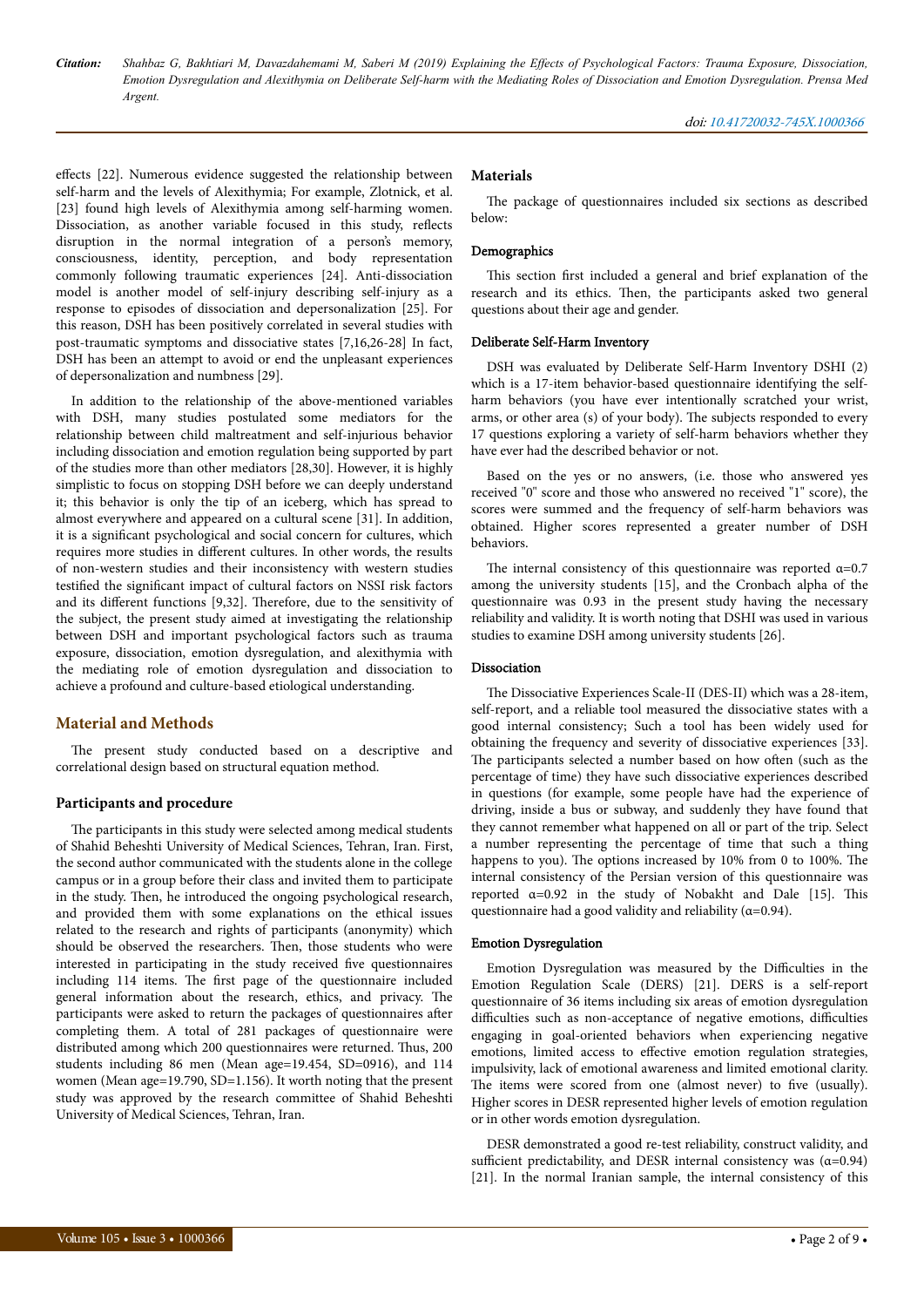scale was obtained using the Cronbach alpha from 0.66 to 0.88 for all factors [34]. Нe internal consistency of this scale was highly good in this study ( $\alpha$ =0.97).

#### **History of trauma**

The Childhood Trauma Questionnaire CTO (35) measured history of trauma. Нis tool consists of two parts including 13 questions. Нe first six questions related to the first part namely the traumatic events of childhood. For example "have you ever experienced the death of a close friend or family member before the age of 17?" Нe next seven questions are related to the second part of the recent traumatic events. For example, "have you ever experienced a traumatic sexual experience such as rape and harassment in the last three years?" The internal consistency of the original Persian version of CTQ was reported with Cronbach alpha  $\alpha$ =0.52 in the study of Nobakht and Dale [15]. In this research, the questionnaire was translated and edited again and its internal consistency with alpha  $(\alpha=0.91)$  was good.

#### Alexithymia

The Toronto Alexithymia Scale (TAS) having 20 items measured Alexithymia. TAS was developed by Bagby, et al. [36], and consists of difficulty describing feelings (DDF), difficulty-identifying feelings (DIF), and externally oriented thinking (EOT) [37].

The items were scored with a five-point Likert scale from one (totally disagree) to five (totally agree). A score above 60 represented high Alexithymia while a score of less than 52 represented low Alexithymia [38]. Нe internal consistency of TAS-20 in the normal Iranian sample was reported α=0.79 based on Cronbach alpha [39], and the internal consistency of this scale was good  $(a=0.94)$  in this study.

#### **Design and data analysis**

The impact of demographic variables such as age and gender on DSH was measured through chi-square tests. Since the data followed no normal distribution, the PLS-SEM approach (Partial Least Square-Structured Equation Modeling) invented by Wold [40], was used to analyze the data in structural equations. PLS is considered as powerful analytical method due to a minimum requirement on the scales of measurement, sample size, and residual distribution. In fact, part of its strength is having no hypothesis in relation to data distribution and the sample size can be much less than the required value in SEM.

#### **Results**

#### **DSH, gender and age**

The results indicated that 64% of the respondents were healthy and 36% had DSH. Among 200 participants, 72 participants (38 males, 34 females) had DSH while only 128 participants (80 females, 48 males) had no DSH. Chi-square test was used regarding the effect of gender on different levels of DSH. The results indicated that gender had a significant effect on DSH rates ( $x^2$ =7.534; r=0.006), and males reported more DSH than females.

In addition, there was a significant difference between the different age groups in terms of DSH rate based on the significance level because the significance level was less than  $0.05$  (x2=9.470; and r=0.049) . Based on the percentage, the DSH rate in the individuals with a young age was higher than that of the older individuals.

Cutting was considered as the most common self-harm behavior among males and females, and difference was observed between males and females in terms of answering the yes/no option only in the item 15 of DSHI (self-punching) because the significance level was less than 0.05 and males used this behavior more for harming themselves. In other cases, no significant difference was reported between males and females in terms of answering the yes/no option (DSH types).

#### **Goodness of fit**

Since the questions of the questionnaire followed no normal distribution in the research, the PLS method was used for analyzing the data and studying the goodness of fit and research hypotheses. Нe researchers using the PLS method and its related software such as Smart PLS should perform three following steps in their research: 1) First, they should make sure of the accuracy of the relations in the measurement model using the validity and reliability criteria. 2) Нen, they should examine and interpret the relations in the structural part. 3) Finally, they should examine the total model goodness fit of their research model. It should be noted that the structural relations are significant and interpretable only when the relations and values of the measurement models are acceptable. Accordingly, the present study evaluated the goodness of fit and then the total structural model fit. Finally, the research hypotheses were studied

#### Evaluating the measurement model fit

In the model studied in the present study, there were five measurement models related to the five main variables of the study. Therefore, three reliability criteria such as coefficients of factor loadings, Cronbach alpha, and composite reliability were used along with convergent validity and discriminant validity.

#### **Reliability**

Reliability was studied through the coefficients of factor loadings, Cronbach alpha, and composite reliability. Нe results of composite reliability and Cronbach alpha are presented in Table 1.

| <b>Cronbach Alpha</b> | Composite<br><b>Reliability</b> | <b>Measures</b>              |
|-----------------------|---------------------------------|------------------------------|
| 0.972                 | 0.973                           | <b>Emotion Dysregulation</b> |
| 0.964                 | 0.966                           | Dissociation                 |
| 0.935                 | 0.944                           | Deliberate Self-herm         |
| 0.946                 | 0.952                           | Alexithymia                  |
| 0.916                 | 0.928                           | Trauma Exposure              |

Table 1: Composite reliability and cronbach alpha.

Since the Cronbach alpha is a traditional criterion for determining the reliability of the variables, the PLS method uses a better criterion called composite reliability [41]. If the composite reliability for each variable is higher than 0.7, [42], it will indicate the appropriate internal reliability for the measurement models while the value less than 0.6 indicates the lack of reliability [43]. As indicated, the value of Cronbach alpha and composite reliability in each of the five variables is higher than 0.7 indicating the appropriate reliability of the model.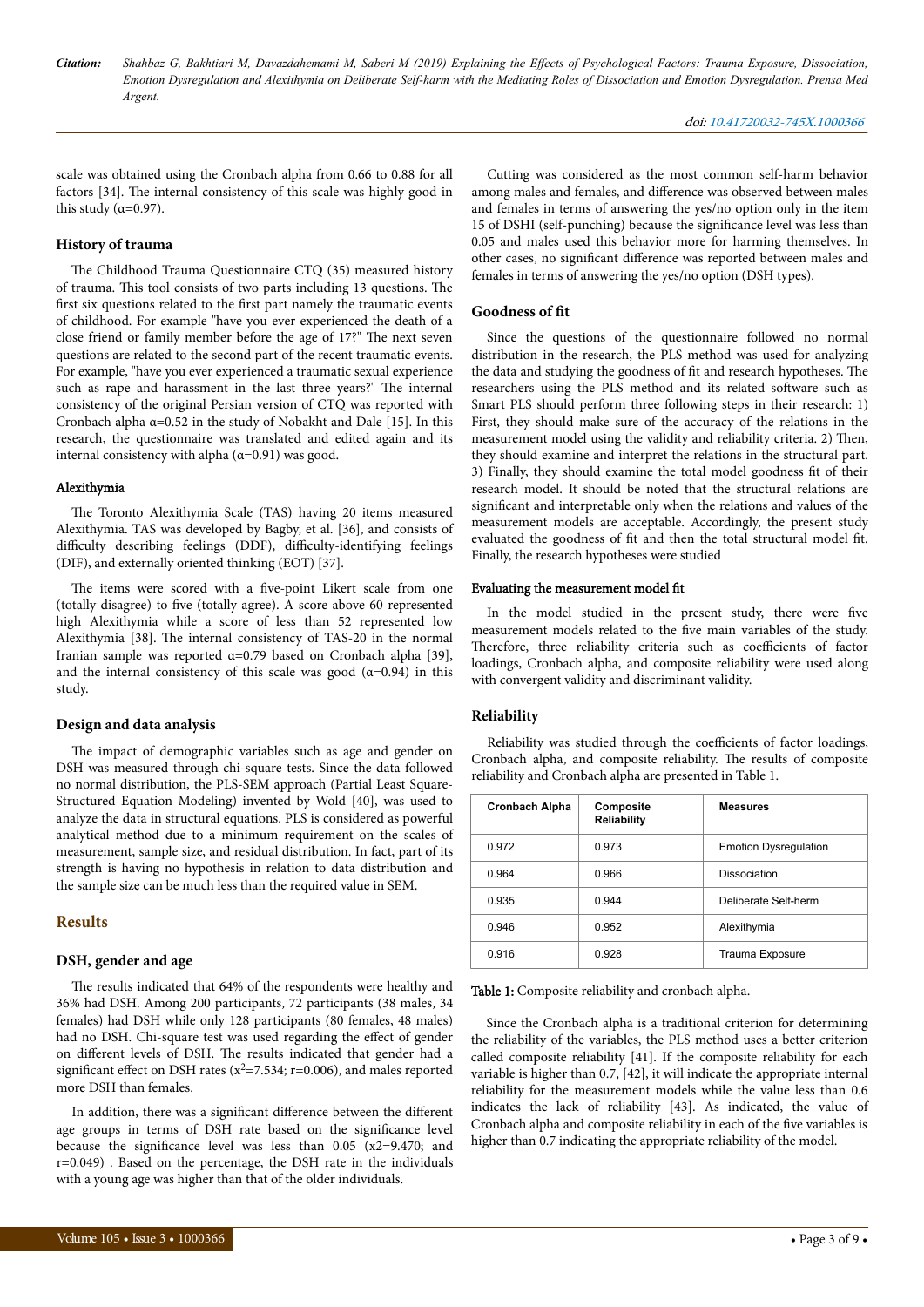#### **Validity**

Validity was measured through two methods of convergent and discriminant. Convergent validity was the second criterion used for fitting the measurement models in the PLS method. Fornell and Larcker [44] introduced the AVE criterion (average variance extracted) for measuring the convergent validity and stated that the critical value was 0.5 for AVE. In other words, the AVE value greater than 0.5 indicates the acceptable convergent validity [44]. Нe AVE criterion represents the average variance shared by each variable with its own questions. In other words, the AVE indicates the correlation of a variable with its own questions. Higher amount of correlation leads to an increase in the goodness of fit [45].

| <b>AVE</b> | <b>Measures</b>              |  |
|------------|------------------------------|--|
| 0.508      | <b>Emotion Dysregulation</b> |  |
| 0.511      | Dissociation                 |  |

| 0.507 | Deliberate Self-herm |  |
|-------|----------------------|--|
| 0.504 | Alexithymia          |  |
| 0.501 | Trauma Exposure      |  |

#### Table 2: AVE values.

Finally, discriminant validity was evaluated as the third measure of fitting the measurement models in the PLS method.

According to Forrnell and Larcker [44], discriminant validity is at an acceptable level when that the AVE rate for each construct is more than the shared variance between that construct and other constructs (i.e. the square of the coefficients of correlation between the constructs) in the model. In PLS, this is performed by a matrix. Нe square of this matrix contain the correlation coefficients between the constructs and square root of AVE values for each construct.

| <b>Trauma</b><br><b>Exposure</b> | Alexithymia | Self-<br>Deliberate<br>herm | <b>Dissociation</b> | <b>Emotion</b><br>Dysregulation | <b>Measures</b>              |
|----------------------------------|-------------|-----------------------------|---------------------|---------------------------------|------------------------------|
|                                  |             |                             |                     | 0.713                           | <b>Emotion Dysregulation</b> |
|                                  |             |                             | 0.715               | 0.623                           | Dissociation                 |
|                                  |             | 0.712                       | 0.639               | 0.55                            | Deliberate Self-herm         |
|                                  | 0.71        | 0.446                       | 0.588               | 0.555                           | Alexithymia                  |
| 0.708                            | 0.38        | 0.503                       | 0.564               | 0.512                           | Trauma Exposure              |

Table 3: Correlation coefficients between the constructs and square root of AVE related to each construct.

Table 3 indicates the matrix related to a model with five constructs. This model had an acceptable discriminant validity where the numbers in the original diameter were greater than their lower values. Therefore, considering the reliability values (coefficients of factor loadings, Cronbach alpha coefficient, and composite reliability) and validity (discriminant and convergent validity), the measurement model had a good fit.

#### **Evaluating the structural Model fit**

T Values: Нe most basic criterion for measuring the relationship between the constructs in a model (structural section) is the t significance values. If the value of these numbers is greater than 1.96, it indicates the accuracy of the relationship between the constructs and confirms the research hypotheses at 95% confidence level. However, the numbers only indicate the accuracy of the relationship but numbers cannot measure the intensity of the relationship between the variables. As can be observed in the figure 1, all variables except for Alexithymia were t values higher than 1.96 having a significant relationship at 95% level.

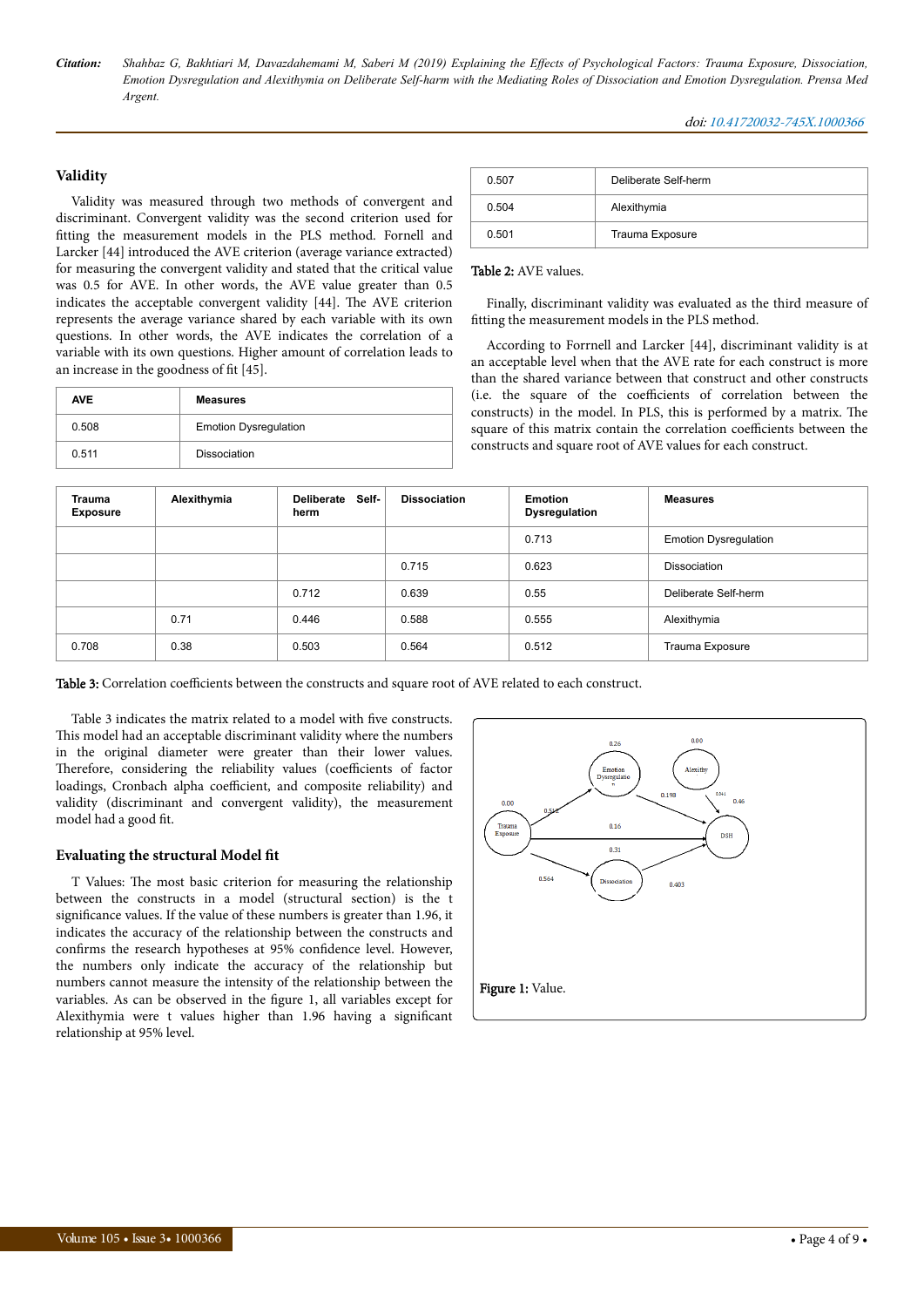doi: 10.41720032-745X.1000366



#### R Squares criterion (R²)

 $R<sup>2</sup>$  is a criterion for connecting the measurement part and structural part of structural equation modeling indicating that an exogenous or independent variable affects an endogenous or dependent variable.  $R<sup>2</sup>$ value is calculated only for endogenous (dependent) constructs of the model. Such a value is zero for exogenous constructs.

The researchers using the PLS method for their research should necessarily report the  $R^2$  values for all endogenous variables of their model [46]. The higher the  $R^2$  values related to endogenous variables of a model, the better the fit of the model. Chin [47] introduced three values of 0.19, 0.33 and 0.67 as criteria for weak, moderate and strong  $R<sup>2</sup>$  values. Based on Table 4,  $R<sup>2</sup>$  values for all dependent variables of the model were at the moderate and strong levels and based on the criterion value and confirmation of  $R<sup>2</sup>$  value for most independent variables, the appropriateness of structural equations fit was confirmed.

| R Square | <b>Measures</b>              |
|----------|------------------------------|
| 0.262    | <b>Emotion Dysregulation</b> |
| 0.318    | Dissociation                 |
| 0.464    | <b>DSH</b>                   |

#### Table 4:  $R^2$ .

#### **Stone-Geisser Criterion (Q2)**

This criterion, which indicates the model predictability, was introduced by Stone and Geisser [48]. According to Stone and Geisser, the models with acceptable structural fit should have the predictability of the indices related to the endogenous (dependent) constructs. In other words, if the relationships between the constructs are appropriately defined in a model, the indices able to affect the indices of each other adequately to validate the hypotheses.  $Q<sup>2</sup>$  value should be calculated for all endogenous (dependent) constructs of the model.

If  $Q<sup>2</sup>$  is zero or less than zero in case of an endogenous (dependent) construct, the relationships between the other constructs of the model and the endogenous (dependent) construct is not be explained well. Thus, the model will need some modifications.

Hensler, et al. [49] determined the intensity of the model predictability on endogenous constructs as 0.02, 0.15 and 0.32 (weak, moderate, and strong). They emphasized that the model will have a weak predictability against the indices of that construct if the  $Q^2$  value of an endogenous construct is close to 0.02.

SSE: Sum of squared errors of prediction in endogenous (dependent) constructs

SSO: Sum of the squared observations related to indices

1-SSE/SSO: It indicates the CV-COM.

| -SSE/SSO | <b>SSE</b><br>- - - | SSO  | <b>Measures</b>              |
|----------|---------------------|------|------------------------------|
| 0.121    | 6329.686            | 7200 | <b>Emotion Dysregulation</b> |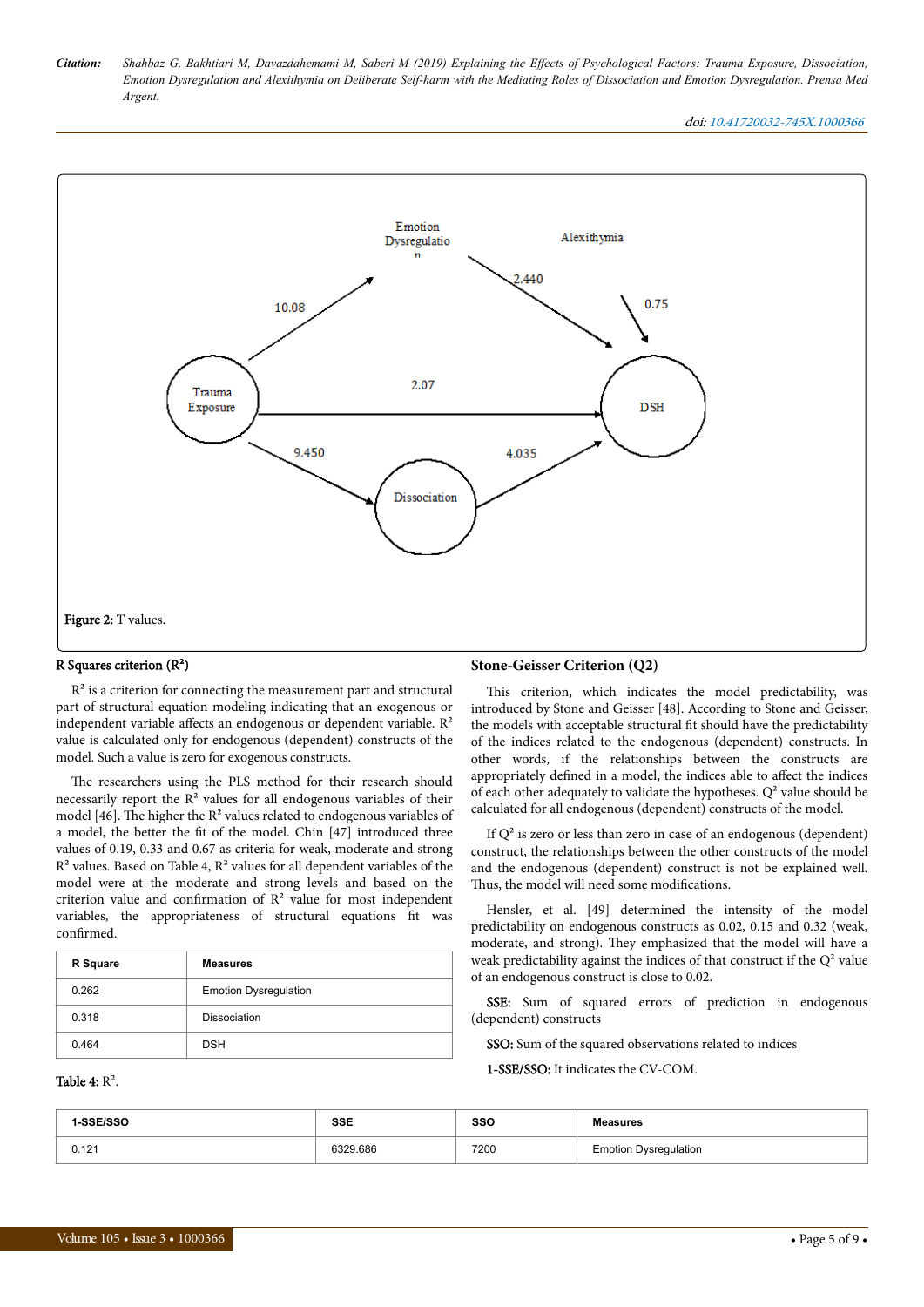| 0.148 | 4768.98  | 5600 | Dissociation         |
|-------|----------|------|----------------------|
| 0.066 | 3174.793 | 3400 | Deliberate Self-herm |

#### Table 5:  $Q^2$ .

As represented in the Table 5, this criterion was moderate for all variables indicating that almost a majority of exogenous (independent) constructs were appropriate for predicting the dependent variables and the research structural model fit was confirmed again.

#### **Evaluating the general model fit**

This criterion is related to the general part of structural equations. In other words, the researcher can use this criterion to check the fitness of the measurement, structural, and general parts. Tenenhaus et al [50] developed GOF. Communality is obtained from average of shared values of each endogenous variable in the model.

$$
GOF = \sqrt{\overline{R^2} * \overline{Communality}}
$$
  
GOF =  $\sqrt{0.509 * 0.348} = 0.421$ 

| $R^2$ | Communality | Measures                     |
|-------|-------------|------------------------------|
| 0.262 | 0.508       | <b>Emotion Dysregulation</b> |
| 0.318 | 0.511       | Dissociation                 |
| 0.464 | 0.507       | Deliberate self-harm         |
| 0.348 | 0.509       | Mean                         |

#### Table 6: GOF.

R2 represents the mean values of R Square for the endogenous (dependent) variable in the model. Wetzels, et al. introduced three values of 0.01, 0.25, and 0.36 as weak, moderate and strong values for GOF. Нe model indicated a good fit due to the obtained value of 0.421 for GOF.

Then, the effects of psychological factors: such as trauma exposure, dissociation, emotion dysregulation and alexithymia on deliberate selfharm with the mediating roles of dissociation and emotion dysregulation were explained

Finally, the direct and indirect effects of research variables on DSH were examined after confirming the structural, measurement, and general model fit. As illustrated in Figures 1 and 2, trauma exposure has a direct significant effect on emotion dysregulation (β-value=0.512, t value=10.087) and dissociation (β-value=0.564, t value=9.450) since the t value is greater than 1.96. In other words, as the person experiences more traumatic events, his associative experiences increase and causes more problems in his emotion regulation. Furthermore, traumatic exposure directly influence on DSH (β-value=0.1651, t value=0.075). In other words, the DSH rates are higher as the number of traumatic events the person faces is higher. On the other hand, as illustrated in Figures 1 and 2, emotion regulation (β-value=0.198, t value= of 2.440), and dissociation (β-value=0.403, t value=4.035) have

a significant effect on DSH. In other words, the DSH rate increases as dissociative modes and difficulties in emotion regulation increase.

In addition, as depicted in Figures 1 and 2, Alexithymia is the only variable with path coefficient of 0.041 and t value of 0.759, without any significant effect on DSH. In case of the mediating effect of dissociation and emotion dysregulation on the relationship between trauma exposure and DSH, the results indicated that emotion dysregulation (β-value=0.102, t value=2.363) and dissociation (βvalue= 0.227, t value- of 3.459) both mediate the relationship between trauma exposure and DSH. Since t values are greater than 1.96, the trauma exposure has a significant and indirect effect on DSH (Figures 1 and 2).

#### **Discussion**

The present study aimed to investigate the effect of psychological factors such as trauma exposure, dissociation, emotion dysregulation and alexithymia on DSH with the mediating roles of dissociation and emotion dysregulation using PLS-SEM method. Нis study first assumed that trauma exposure has a direct effect on emotion dysregulation. Based on the obtained results, the effect of trauma exposure on emotion dysregulation is significant, which is consistent with the findings of many studies indicating that emotion regulation problems are frequent among the people with trauma exposure especially the numerous abuses in childhood [52,53] Such abuses have devastating effects on expression, recognition, understanding of emotions, and use of strategies to manage extreme emotions [54].

In addition, the results indicated that trauma exposure has a direct and significant effect on dissociation, which is in line with the results of other studies [15,55,56]. Dissociative processes can act as a defense against the frustrating emotions of trauma exposure to reduce the awareness of the information associated with that particular trauma [57,58].

Furthermore, the results indicated that trauma exposure significantly affects DSH, which is consistent with the findings of Nobakht and Dale's studies [15]. For example, Nobakht and Dale [15] indicated that both forms of traumatic events (childhood and recent) are significantly correlated with DSH. However, the childhood traumatic events are more relevant to DSH than recent traumatic events; In other words, childhood experiences play a significant role in the evolution of personality and mental health of humans while negative childhood experiences such as childhood trauma, sexual abuses, negligence, and emotional discrediting are among the risk factors of DSH [19].

Similarly, emotion dysregulation had a direct significant effect on DSH. Нe results indicated that individuals use DSH to regulate their negative emotions which are frustrating and uncontrollable at very high and frequent levels. Нe finding was in line with the findings of [19,30, 59-62].

Unlike the western studies, Gholamrezaei, et al. [9] indicated no strong relationship between NSSI and emotion dysregulation. Perhaps,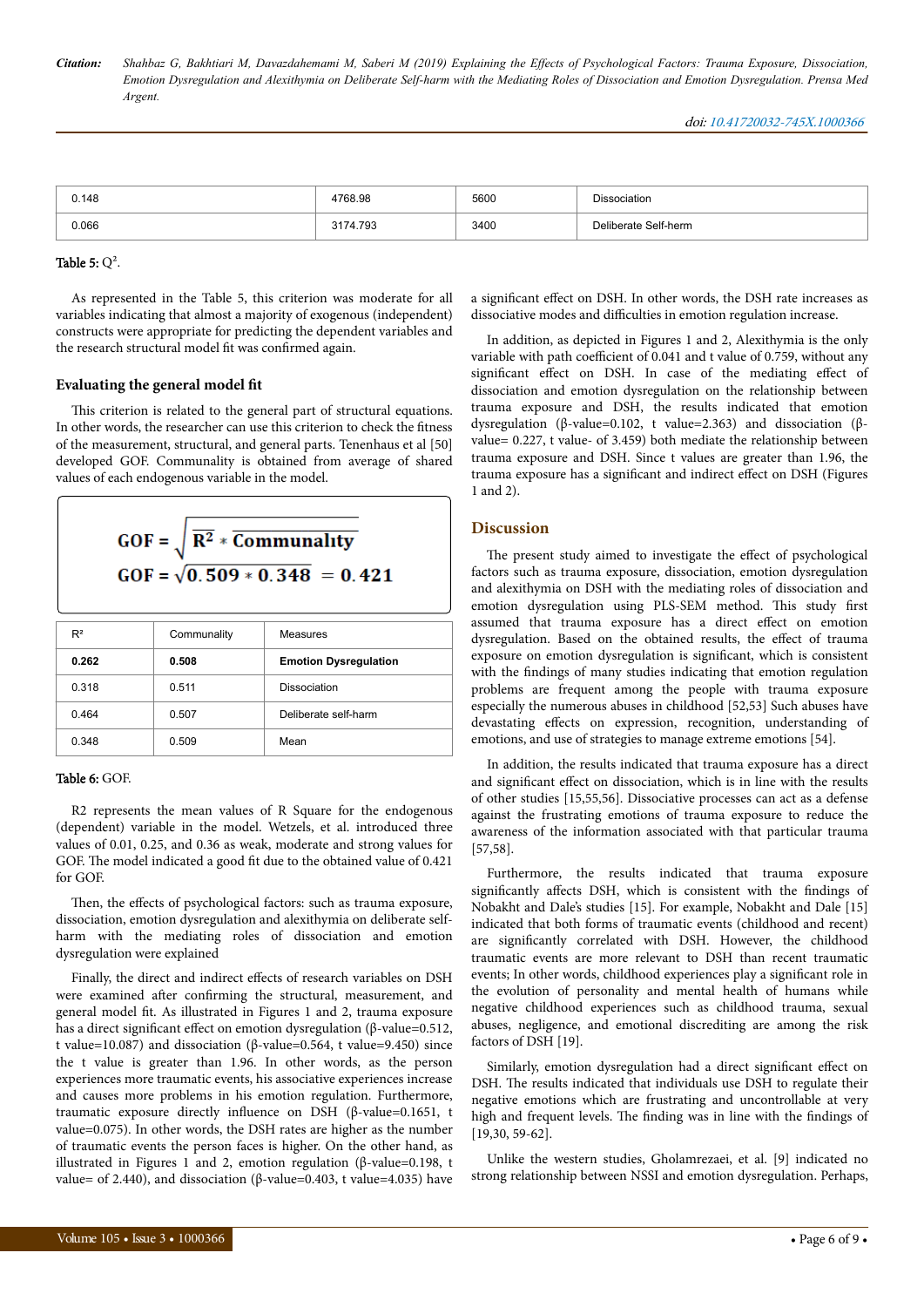a justification in the area of inconsistency with Western studies is related to cultural difference. Gholamrezaei, et al. [6] reported that other factors than psychological factors (such as high levels of emotion, anxiety, depression) including social and interpersonal motivations can be regarded as the main risk factor for suicide and NSSI in Iran due to a different cultural background than the West. From this perspective and based on the importance of culture, there is a lot of ambiguity on psychological or social function of emotion regulation requiring more examination in this area.

In addition, dissociation had a direct effect on DSH. Dissociation is one of the frequent companions and key factors of DSH [14]. Many patients reported feeling "numbness" and "death" before the selfharming behaviors (Farber 2004). In line with these findings, Nobakht and Dale [15] indicated that people reported more dissociative states when had more DSHs.

Therefore, experiencing pain and blood can be a tool for neutralizing the dissociative states and keep the sense of reality and coherent sense of existence.

However, Alexithymia was the only variable in this model having no significant effect on DSH. One justification on the insignificance of Alexithymia in this model is that the research design, the number of subjects, and the application of the PLS analysis method to analyze the data were in such a way that Alexithymia, along with other variables, had no significant effect on DSH. However, as shown in Table 3. Alexithymia was correlated with DSH, which is in line with Lee [63], Paivio and MacCulloch [64], Evren and Evren [65]. However, along with other variables in this model, Alexithymia was not significant.

Concerning the mediating effect of emotion regulation in the relationship between trauma exposure and DSH, the results indicated that there is an indirect and significant relationship between trauma exposure and DSH and emotion dysregulation acts as a mediating variable.

This issue intensifies the effect of trauma on DSH, which is consistent with the results of some other studies [30,53,66,67]. For example, the results of path analysis by Peh, et al. [19] indicated that emotion dysregulation significantly mediates the severity of child abuse and self-injury. In fact, the early exposure to harsh, abusive, and neglecting environments disrupts the healthy growth of emotion regulation skills [53,68] Such environments with abusive caretakers not only harm the child physically and psychologically, but also consider the weak emotion regulation as a model to children, because these caretakers are extremely reactive in terms of emotion, indicate severe rage of anger, and have aggressive behaviors including intentional selfharm [69].

In addition, the results indicated that trauma exposure has a significant indirect effect on DSH through the dissociation mediating, which is consistent with several findings indicating that dissociation mediates the relationship between child maltreatment (as one of the psychological trauma) and NSSI. Нe features of dissociation mediating in the context of child maltreatment and NSSI were investigated by some other researchers e.g. [13,27,28,70]. Нe results indicated that although dissociation mediates the relationship between child abuse and NSSI, this is only true for sexual abuse, not physical abuse and neglect.

As a result, the universality of self-harm behaviors and the wounds on the body in the 21st century imply the growth in traumatic contexts. Such a context makes the sufferers to grow disabling and

intolerable emotions, have nobody to listen to them, have no means of understanding, expressing, and integrating the traumatic experiences of their lives. Нus, they dissociate such experiences, which can be considered as the parts falling apart from the sufferers. The output would be the individuals being more involved in manipulating their bodies and experiencing their emotions on their bodies instead of experiencing them in their minds.

## **References**

- 1. [Chapman AL, Gratz KL, Brown MZ \(2006\) Solving the puzzle of](https://www.sciencedirect.com/science/article/pii/S0005796705000525) deliberate self-harm: Нe [experiential avoidance model. Beh Res](https://www.sciencedirect.com/science/article/pii/S0005796705000525) Ther [44: 371-394.](https://www.sciencedirect.com/science/article/pii/S0005796705000525)
- 2. [Gratz KL \(2001\) Measurement of deliberate self-harm:](https://link.springer.com/article/10.1023/A:1012779403943) [Preliminary data on the deliberate self-harm inventory. J](https://link.springer.com/article/10.1023/A:1012779403943) [Psychopathol Behav Assess 23: 253-263.](https://link.springer.com/article/10.1023/A:1012779403943)
- 3. [Ribeiro JD, Franklin JC, Fox KR, Bentley KH, Kleiman EM, et al.](https://www.cambridge.org/core/journals/psychological-medicine/article/selfinjurious-thoughts-and-behaviors-as-risk-factors-for-future-suicide-ideation-attempts-and-death-a-metaanalysis-of-longitudinal-studies/B035CF0E2B6FC95ECB523171CF704D21) [\(2016\) Self-injurious thoughts and behaviors as risk factors for](https://www.cambridge.org/core/journals/psychological-medicine/article/selfinjurious-thoughts-and-behaviors-as-risk-factors-for-future-suicide-ideation-attempts-and-death-a-metaanalysis-of-longitudinal-studies/B035CF0E2B6FC95ECB523171CF704D21) [future suicide ideation, attempts, and death: a meta-analysis of](https://www.cambridge.org/core/journals/psychological-medicine/article/selfinjurious-thoughts-and-behaviors-as-risk-factors-for-future-suicide-ideation-attempts-and-death-a-metaanalysis-of-longitudinal-studies/B035CF0E2B6FC95ECB523171CF704D21) [longitudinal studies. Psychol Med 46: 225-236.](https://www.cambridge.org/core/journals/psychological-medicine/article/selfinjurious-thoughts-and-behaviors-as-risk-factors-for-future-suicide-ideation-attempts-and-death-a-metaanalysis-of-longitudinal-studies/B035CF0E2B6FC95ECB523171CF704D21)
- 4. [Shearer SL \(1994\) Phenomenology of self-injury among inpatient](http://psycnet.apa.org/record/1995-09773-001) [women with borderline personality disorder. J Nerv Ment Dis](http://psycnet.apa.org/record/1995-09773-001) [182: 524-526.](http://psycnet.apa.org/record/1995-09773-001)
- 5. [Gratz KL, Breetz A, Tull M \(2010\)](https://onlinelibrary.wiley.com/doi/abs/10.1002/pmh.102) Нe moderating role of [borderline personality in the relationships between deliberate](https://onlinelibrary.wiley.com/doi/abs/10.1002/pmh.102) [self-harm and emotion-related factors. Personal Ment Health 4:](https://onlinelibrary.wiley.com/doi/abs/10.1002/pmh.102) [96-107.](https://onlinelibrary.wiley.com/doi/abs/10.1002/pmh.102)
- 6. [Turner BJ, Dixon KL, Austin SB, Rodriguez MA, Rosenthal MZ,](https://www.sciencedirect.com/science/article/pii/S0165178115005156) [et al. \(2015\) Non-suicidal self-injury with and without borderline](https://www.sciencedirect.com/science/article/pii/S0165178115005156) personality disorder: differences [in self-injury and diagnostic](https://www.sciencedirect.com/science/article/pii/S0165178115005156) [comorbidity. Psychiatry Research.](https://www.sciencedirect.com/science/article/pii/S0165178115005156)
- 7. [Cerutti R, Presaghi F, Manca M, Gratz KL \(2012\) Deliberate self](http://psycnet.apa.org/record/2012-22094-002)[harm behavioramong Italian young adults: Correlations with](http://psycnet.apa.org/record/2012-22094-002) [clinical and nonclinical dimensions of personality. Am J](http://psycnet.apa.org/record/2012-22094-002) [Orthopsychiatry 82: 298-308.](http://psycnet.apa.org/record/2012-22094-002)
- 8. [Swannell SV, Martin GE, Page A, Hasking P, John NJ \(2014\)](https://onlinelibrary.wiley.com/doi/abs/10.1111/sltb.12070) [Prevalence of nonsuicidal self-injury in nonclinical samples:](https://onlinelibrary.wiley.com/doi/abs/10.1111/sltb.12070) [systematic review, meta-analysis and meta-regression.](https://onlinelibrary.wiley.com/doi/abs/10.1111/sltb.12070) Suicide Life Threat [Behav 44: 273-303.](https://onlinelibrary.wiley.com/doi/abs/10.1111/sltb.12070)
- 9. [Gholamrezaei M, Heath N, Panaghi L \(2017\) Non-suicidal self](https://www.tandfonline.com/doi/abs/10.1080/17542863.2016.1265999)[injury in a sample of university students in Tehran, Iran:](https://www.tandfonline.com/doi/abs/10.1080/17542863.2016.1265999) [prevalence, characteristics and risk factors 2017. Int J Cult Ment](https://www.tandfonline.com/doi/abs/10.1080/17542863.2016.1265999) [Health 10: 136-149.](https://www.tandfonline.com/doi/abs/10.1080/17542863.2016.1265999)
- 10. Favazza AR (1998) Нe [coming of age of self-mutilation. J Nerv](https://journals.lww.com/jonmd/Abstract/1998/05000/The__Coming_of_Age_of_Self_Mutilation.1.aspx) [Ment Dis 186: 259-268.](https://journals.lww.com/jonmd/Abstract/1998/05000/The__Coming_of_Age_of_Self_Mutilation.1.aspx)
- 11. Suyemoto KL (1998) Нe functions of self-mutilation. Clin Psychol Rev 18: 5531-554.
- 12. Yates TM (2004) Нe [developmental psychopathology of self](https://www.sciencedirect.com/science/article/pii/S0272735803001302)[injurious behavior: Compensatory regulation in posttraumatic](https://www.sciencedirect.com/science/article/pii/S0272735803001302) [adaptation. Clin Psychol Rev 24: 35-74.](https://www.sciencedirect.com/science/article/pii/S0272735803001302)
- 13. [Yates TM, Carlson EA, Egeland BA \(2008\) Prospective study of](https://www.cambridge.org/core/journals/development-and-psychopathology/article/prospective-study-of-child-maltreatment-and-selfinjurious-behavior-in-a-community-sample/DF52732EBF12B077E5D526EDBF75C19E) [child maltreatment and self-injurious behavior in a community](https://www.cambridge.org/core/journals/development-and-psychopathology/article/prospective-study-of-child-maltreatment-and-selfinjurious-behavior-in-a-community-sample/DF52732EBF12B077E5D526EDBF75C19E) [sample. Dev Psychopathol 20: 651-671.](https://www.cambridge.org/core/journals/development-and-psychopathology/article/prospective-study-of-child-maltreatment-and-selfinjurious-behavior-in-a-community-sample/DF52732EBF12B077E5D526EDBF75C19E)
- 14. Ford JD, Gomez JM (2015) Нe [relationship of psychological](https://www.tandfonline.com/doi/abs/10.1080/15299732.2015.989563) [trauma, and dissociative and posttraumatic stress disorders to](https://www.tandfonline.com/doi/abs/10.1080/15299732.2015.989563) [non-suicidal self-injuryand suicidality: A review. J Trauma](https://www.tandfonline.com/doi/abs/10.1080/15299732.2015.989563) [Dissociation 16: 232-271.](https://www.tandfonline.com/doi/abs/10.1080/15299732.2015.989563)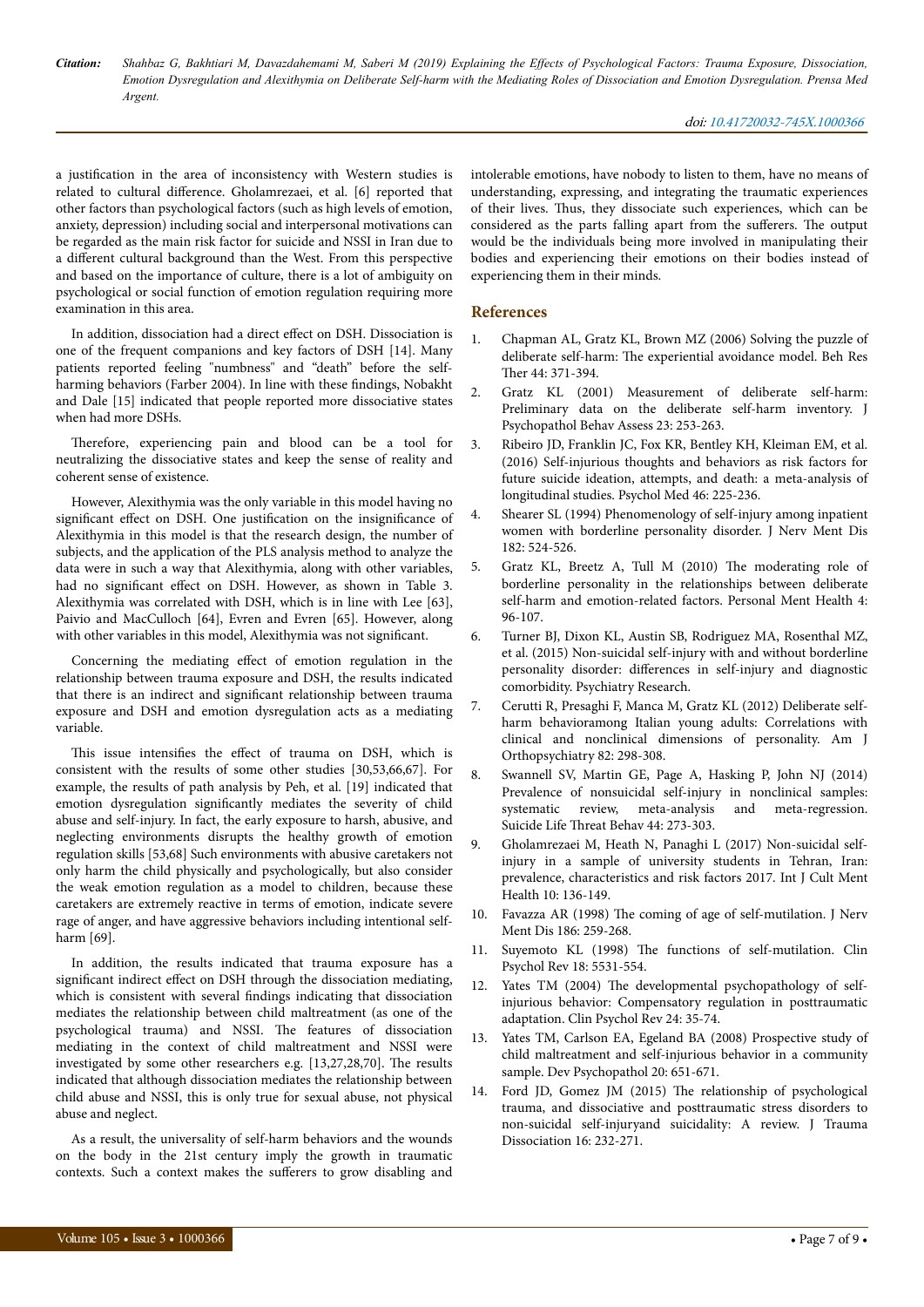- 15. [Nobakht HN, Dale KY \(2017\)](https://www.tandfonline.com/doi/abs/10.1080/15299732.2016.1246397) Нe prevalence of deliberate self[harm and its relationships to trauma and dissociation among](https://www.tandfonline.com/doi/abs/10.1080/15299732.2016.1246397) [Iranian young adults. J Trauma Dissociation 18: 610-623.](https://www.tandfonline.com/doi/abs/10.1080/15299732.2016.1246397)
- 16. [Franzke I, Wabnitz P, Catani C \(2015\) Dissociation as a mediator](https://www.tandfonline.com/doi/abs/10.1080/15299732.2015.989646) [of the relationship between childhood trauma and nonsuicidal](https://www.tandfonline.com/doi/abs/10.1080/15299732.2015.989646) [self-injury in females: A path analytic approach. J Trauma](https://www.tandfonline.com/doi/abs/10.1080/15299732.2015.989646) [Dissociation 16: 286-302.](https://www.tandfonline.com/doi/abs/10.1080/15299732.2015.989646)
- 17. [Smith NB, Kouros CD, Meuret AE \(2014\)](http://journals.sagepub.com/doi/abs/10.1177/1524838013496332) Нe role of trauma [symptoms in nonsuicidal self-injury. Trauma, Violence and](http://journals.sagepub.com/doi/abs/10.1177/1524838013496332) [Abuse 15: 41-56.](http://journals.sagepub.com/doi/abs/10.1177/1524838013496332)
- 18. [Nock MK \(2010\) Self-injury. Annu Rev Clin Psychol 6: 339-363.](https://www.annualreviews.org/doi/abs/10.1146/annurev.clinpsy.121208.131258.)
- 19. [Gratz KL \(2003\) Risk factors for and functions of deliberate self](https://onlinelibrary.wiley.com/doi/abs/10.1093/clipsy.bpg022)[harm: An empirical and conceptual review. Clin Psychol Sci](https://onlinelibrary.wiley.com/doi/abs/10.1093/clipsy.bpg022) [Pr 10: 192-205.](https://onlinelibrary.wiley.com/doi/abs/10.1093/clipsy.bpg022)
- 20. [Linehan MM \(1993\) Cognitive-behavioral treatment for](http://psycnet.apa.org/record/1995-98090-000) [borderline personality disorder 1993; New York: Guildford Press.](http://psycnet.apa.org/record/1995-98090-000)
- 21. [Gratz KL, Roemer L \(2004\) Multidimensional assessment of](https://link.springer.com/article/10.1023/b:joba.0000007455.08539.94) [emotion regulation and dysregulation. Journal of](https://link.springer.com/article/10.1023/b:joba.0000007455.08539.94) [Psychopathology and Behavioral Assessment 26: 41-54.](https://link.springer.com/article/10.1023/b:joba.0000007455.08539.94)
- 22. W (19971) Psychic traumatisation ed. Krystal W Niderland W.
- 23. Zlotnick T, Shea T, Pearlstein T (1996) Нe relationship between dissociative symptoms, alexithymia, impulsivity, sexual abuse and self-mutilation. Comprehensive Psychiatry 37: 112-116.
- 24. American Psychiatric Association: Diagnostic and statistical manual of mental disorders. 5th ed Washington DC. American Pychiatric Association.
- 25. Klonsky ED (2007) Нe [functions of deliberate self-injury: A](https://www.sciencedirect.com/science/article/pii/S0272735806000961) [review of the evidence. Clin Psychol Rev 27: 226-239.](https://www.sciencedirect.com/science/article/pii/S0272735806000961)
- 26. [Armey MF, Crowther JH \(2008\) A comparison of linear versus](http://psycnet.apa.org/record/2008-00950-002) [non-linear models of aversive self-awareness, dissociation, and](http://psycnet.apa.org/record/2008-00950-002) [nonsuicidal self-injury among young adults. J Consult Clin](http://psycnet.apa.org/record/2008-00950-002) [Psychol 76: 9-14.](http://psycnet.apa.org/record/2008-00950-002)
- 27. [Low G, Jones D, MacLeod A, Power M, Duggan C \(2000\)](https://onlinelibrary.wiley.com/doi/abs/10.1348/000711200160363) [Childhood trauma, dissociation and self-harming behaviour: A](https://onlinelibrary.wiley.com/doi/abs/10.1348/000711200160363) [pilot study. Psychol Psychother 73: 269-7.](https://onlinelibrary.wiley.com/doi/abs/10.1348/000711200160363)
- 28. [Swannell S, Martin G, Page A, Hasking P, Hazell P, et al. \(2012\)](https://www.sciencedirect.com/science/article/pii/S0145213412001202) [Child maltreatment, subsequent non-suicidal self-injury and the](https://www.sciencedirect.com/science/article/pii/S0145213412001202) [mediating roles of dissociation, alexithymia and self-blame. Child](https://www.sciencedirect.com/science/article/pii/S0145213412001202) [Abuse Neglect 36: 572-584.](https://www.sciencedirect.com/science/article/pii/S0145213412001202)
- 29. [Brodsky BS, Cloitre M, Dulit RA \(1995\) Relationship of](https://search.proquest.com/info/openurldocerror;jsessionid=6507F7AF55CB049F4A48DBE9DA7BAEF4.i-09d11f32429b6dfbd) [dissociation to self-mutilation and childhood abuse in borderline](https://search.proquest.com/info/openurldocerror;jsessionid=6507F7AF55CB049F4A48DBE9DA7BAEF4.i-09d11f32429b6dfbd) [personality disorder. Am J Psychiatry 152: 1788-1792.](https://search.proquest.com/info/openurldocerror;jsessionid=6507F7AF55CB049F4A48DBE9DA7BAEF4.i-09d11f32429b6dfbd)
- 30. Peh CX, Shahwan Sh, Fauziana R, Mahesh MV, Sambasivam R, et al. (2017) Maltreatment exposure and self-harm behaviors in adolescents. Child Abuse Neglect 67: 383-390.
- 31. Farber SK (2004) When the body is the target: self-harm, pain, and traumatic attachment: the rowman and littlefield.
- 32. [Gholamrezaei M, De Stefano J, Heath NL \(2015\) Nonsuicidal](https://onlinelibrary.wiley.com/doi/abs/10.1002/ijop.12230) [self-injury across cultures and ethnic and racial minorities: A](https://onlinelibrary.wiley.com/doi/abs/10.1002/ijop.12230) [review. Int J Psychol.](https://onlinelibrary.wiley.com/doi/abs/10.1002/ijop.12230)
- 33. [Bernstein EM, Putnam FW \(1986\) Development, reliability, and](http://psycnet.apa.org/record/1987-14407-001) [validity of adissociation scale. J Nerv Ment Dis 174: 727-773.](http://psycnet.apa.org/record/1987-14407-001)
- 34. [Khanzadeh M, Saidiyan M, Hosseinchary M, Edrissi F \(2012\)](https://journals.bmsu.ac.ir/jbs/index.php/jbs/article/view/312) [Factor structure and psychometric properties of](https://journals.bmsu.ac.ir/jbs/index.php/jbs/article/view/312) difficulties of [emotional regulation scale \(Persian\). J behav Sc 6: 96-87.](https://journals.bmsu.ac.ir/jbs/index.php/jbs/article/view/312)
- 35. Pennebaker JW, Susman JR (2013) Childhood trauma questionnaire.
- 36. [Bagby M, Parker J, Taylor G \(1994\) Twenty-item toronto](https://www.sciencedirect.com/science/article/pii/0022399994900051) [alexithymia scale i: item selection and cross-validation of the](https://www.sciencedirect.com/science/article/pii/0022399994900051) [factor structure. J Psycho Res 38: 23-32.](https://www.sciencedirect.com/science/article/pii/0022399994900051)
- 37. [Bagby M, Parker J, Taylor G \(1994\)](https://www.sciencedirect.com/science/article/pii/002239999490006X) Нe twenty-item toronto [alexithymia scale II: convergent, discriminant, and concurrent](https://www.sciencedirect.com/science/article/pii/002239999490006X) [validity. J Psycho Res 38: 33-40.](https://www.sciencedirect.com/science/article/pii/002239999490006X)
- 38. [Muller J, Alpers GW, Reim N, Sub H \(2004\) Abnormal](https://www.jpsychores.com/article/S0022-3999(04)00263-6/abstract) [attentional bias in alexithymia. J Psycho Res 56: 581-673.](https://www.jpsychores.com/article/S0022-3999(04)00263-6/abstract)
- 39. [Besharat M \(2008\) Psychometric characteristics of persian](http://ijms.sums.ac.ir/index.php/IJMS/article/view/1685) [version of the toronto alexithymia scale-20 in clinical and non](http://ijms.sums.ac.ir/index.php/IJMS/article/view/1685)[clinical samples. IJMS 33: 1-6.](http://ijms.sums.ac.ir/index.php/IJMS/article/view/1685)
- 40. Wold HO (1971) Causal flows [with latent variables: partings of](https://www.sciencedirect.com/science/article/pii/0014292174900087) [the ways in the light of nipals modeling. Euro Eco Rev 5: 67-86.](https://www.sciencedirect.com/science/article/pii/0014292174900087)
- 41. [Vinzi VE, Trinchera L, Amato S \(2010\) PLS path modeling: from](https://link.springer.com/chapter/10.1007/978-3-540-32827-8_3) [foundations to recent developments and open issues for model](https://link.springer.com/chapter/10.1007/978-3-540-32827-8_3) [assessment and improvement. In Handbook of Partial Least](https://link.springer.com/chapter/10.1007/978-3-540-32827-8_3) [Squares 47-82.](https://link.springer.com/chapter/10.1007/978-3-540-32827-8_3)
- 42. Nunnally JC (1978) Psychometric theory. 2nd Edn New York: McGraw-Hill.
- 43. Nunnally JC, Bernstein IH (1994) Psychometric theory 3rd ed New York: McGraw-Hill.
- 44. [Fornell C, Larcker DF \(1981\) Evaluating structural equation](https://www.jstor.org/stable/3151312) [models with unobservable variables and measurement error. J](https://www.jstor.org/stable/3151312) [Mark Res 39-50.](https://www.jstor.org/stable/3151312)
- 45. Barclay D, Higgins C, Нompson R (1995) Нe partial least squares (PLS) approach to causal modeling: personal computer adoption and use as an illustration. Technology studies 2: 285-309.
- 46. [Hulland J \(1999\) Use of partial least squares \(PLS\) in strategic](https://onlinelibrary.wiley.com/doi/abs/10.1002/(SICI)1097-0266(199902)20:2%3C195::AID-SMJ13%3E3.0.CO;2-7) [management research: a review of four recent studies. Strategic](https://onlinelibrary.wiley.com/doi/abs/10.1002/(SICI)1097-0266(199902)20:2%3C195::AID-SMJ13%3E3.0.CO;2-7) [Management J 20: 195-204.](https://onlinelibrary.wiley.com/doi/abs/10.1002/(SICI)1097-0266(199902)20:2%3C195::AID-SMJ13%3E3.0.CO;2-7)
- 47. [Chin WW \(1998\) Issues and opinion on structural equation](https://www.jstor.org/stable/249674?seq=1) [modeling. MIS Quarterly 22: 7-16.](https://www.jstor.org/stable/249674?seq=1)
- 48. Geisser S (1975) Нe [predictive sample reuse method with](https://amstat.tandfonline.com/doi/abs/10.1080/01621459.1975.10479865) [applications. J Am Stat Assoc 70: 320-328.](https://amstat.tandfonline.com/doi/abs/10.1080/01621459.1975.10479865)
- 49. [Henseler J, Ringle CM, Sinkovics RR \(2009\)](https://www.emeraldinsight.com/doi/abs/10.1108/s1474-7979(2009)0000020014) Нe use of partial [least squares path in international marketing. Advances in](https://www.emeraldinsight.com/doi/abs/10.1108/s1474-7979(2009)0000020014) [International Marketing 20: 277-320.](https://www.emeraldinsight.com/doi/abs/10.1108/s1474-7979(2009)0000020014)
- 50. [Tenenhaus M, Amato S, Vinzi V \(2004\) A global](http://old.sis-statistica.org/files/pdf/atti/RSBa2004p739-742.pdf) goodness-of-fit [index for PLS structural equation modeling. In Proceedings of](http://old.sis-statistica.org/files/pdf/atti/RSBa2004p739-742.pdf) the XLII SIS Scientific [meeting 739-742.](http://old.sis-statistica.org/files/pdf/atti/RSBa2004p739-742.pdf)
- 51. [Pollak SD \(2008\) Mechanisms linking early experience and the](http://journals.sagepub.com/doi/abs/10.1111/j.1467-8721.2008.00608.x) [emergence of emotions: Illustrations from the study of maltreated](http://journals.sagepub.com/doi/abs/10.1111/j.1467-8721.2008.00608.x) [children. Curr Dir Psychol Sci 17: 370-375.](http://journals.sagepub.com/doi/abs/10.1111/j.1467-8721.2008.00608.x)
- 52. [Shields AM, Cicchetti D, Ryan RM \(1994\)](https://www.cambridge.org/core/journals/development-and-psychopathology/article/development-of-emotional-and-behavioral-selfregulation-and-social-competence-among-maltreated-schoolage-children/15F7F5551DD16132822480C90483B012) Нe development of [emotional and behavioral self-regulation and social competence](https://www.cambridge.org/core/journals/development-and-psychopathology/article/development-of-emotional-and-behavioral-selfregulation-and-social-competence-among-maltreated-schoolage-children/15F7F5551DD16132822480C90483B012) [among maltreated school-age children. Dev Psychopathol 6:](https://www.cambridge.org/core/journals/development-and-psychopathology/article/development-of-emotional-and-behavioral-selfregulation-and-social-competence-among-maltreated-schoolage-children/15F7F5551DD16132822480C90483B012) [57-75.](https://www.cambridge.org/core/journals/development-and-psychopathology/article/development-of-emotional-and-behavioral-selfregulation-and-social-competence-among-maltreated-schoolage-children/15F7F5551DD16132822480C90483B012)
- 53. [Southam-Gerow MA, Kendall PC \(2002\) Emotion regulation and](https://www.sciencedirect.com/science/article/pii/S0272735801000873) [understanding. Implications for child psychopathology and](https://www.sciencedirect.com/science/article/pii/S0272735801000873) [therapy. Clin Psychol Rev 22: 189-222.](https://www.sciencedirect.com/science/article/pii/S0272735801000873)
- 54. [Herzog S, DePierro J, Dandrea W \(2018\) Driven to distraction:](https://www.sciencedirect.com/science/article/pii/S2468749917300972) [Childhood trauma and dissociation, but not PTSD symptoms,](https://www.sciencedirect.com/science/article/pii/S2468749917300972) [are related to threat avoidance. Euro J Trauma Disso 59: 1-9.](https://www.sciencedirect.com/science/article/pii/S2468749917300972)
- 55. [Briere J \(2006\) Dissociative symptoms and trauma exposure:](https://journals.lww.com/jonmd/Abstract/2006/02000/Dissociative_Symptoms_and_Trauma_Exposure_.2.aspx) Specificity, affect [dysregulation, and posttraumatic stress. J Nerv](https://journals.lww.com/jonmd/Abstract/2006/02000/Dissociative_Symptoms_and_Trauma_Exposure_.2.aspx) [Ment Dis 194: 78-82.](https://journals.lww.com/jonmd/Abstract/2006/02000/Dissociative_Symptoms_and_Trauma_Exposure_.2.aspx)